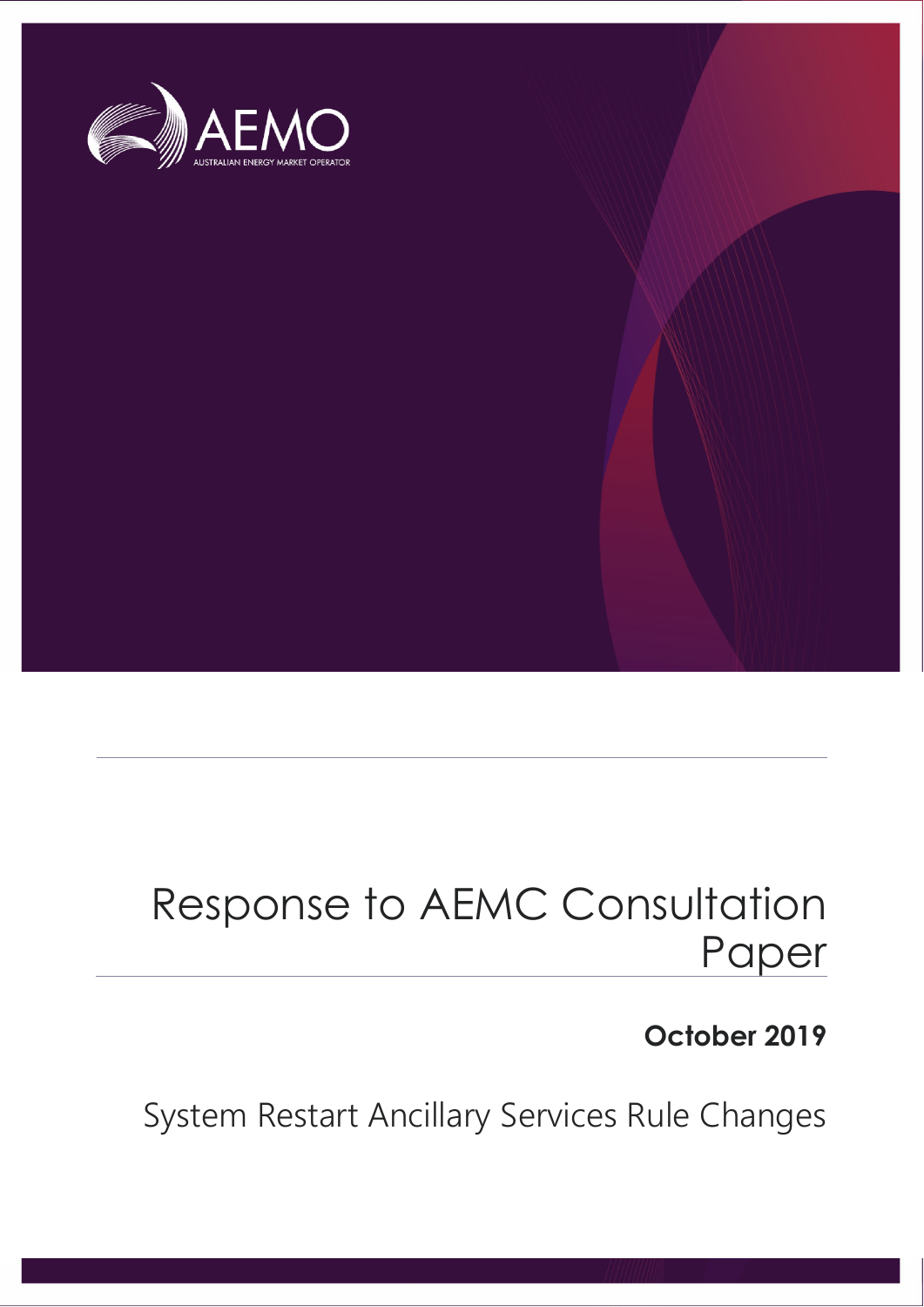# <span id="page-1-0"></span>**Executive summary**

AEMO welcomes the opportunity to comment on the AEMC's Consultation Paper on rule changes proposed by AEMO and the AER on SRAS standards, services and testing (Consultation Paper).

As the proponent of one of the rule change requests, AEMO's submission responds to some of the issues canvassed in the Consultation Paper and clarifies the intent of AEMO's proposed changes where necessary. AEMO's submission also comments on some aspects of the AER's rule change request.

AEMO's proposed changes to the system restart ancillary services (SRAS) framework in the National Electricity Rules (NER) are intended to achieve the following outcomes, as explained in AEMO's rule change request:

- The range of services AEMO can procure to assist in restoring supply after a major supply disruption must be expanded beyond its current scope, because we are increasingly unable to rely on abundant synchronous generation being available to provide the physical properties needed to support stable restoration in low voltage and low fault level conditions. These are services that AEMO believes can readily be sourced from new inverter-connected generation, if the capability is considered as part of the design.
- New sources of black start capability are needed to supplement or replace traditional sources, some of which are becoming less reliable or are withdrawing or reducing participation in the market for economic or technical reasons. We must ensure that the SRAS procurement framework does not inadvertently create barriers to the development and procurement of those new sources.
- The power system transformation means that occasional physical testing of system restart paths in each region is now a necessity. Without it, we cannot have confidence that the restoration can be sustained beyond initial restart, sufficient to allow progressive reconnection of a critical mass of generation and load in a timeframe that is acceptable from a safety, social and economic perspective. This testing cannot be achieved without obligations on network service providers (NSPs) to facilitate and participate in it, and where necessary also non-SRAS generators. Testing must be well-planned and coordinated to minimise impacts on registered participants, and would not involve the involuntary disconnection of customer loads.

AEMO is open to alternative means of achieving these outcomes, if they can be implemented and maintained efficiently in the long term interests of electricity consumers.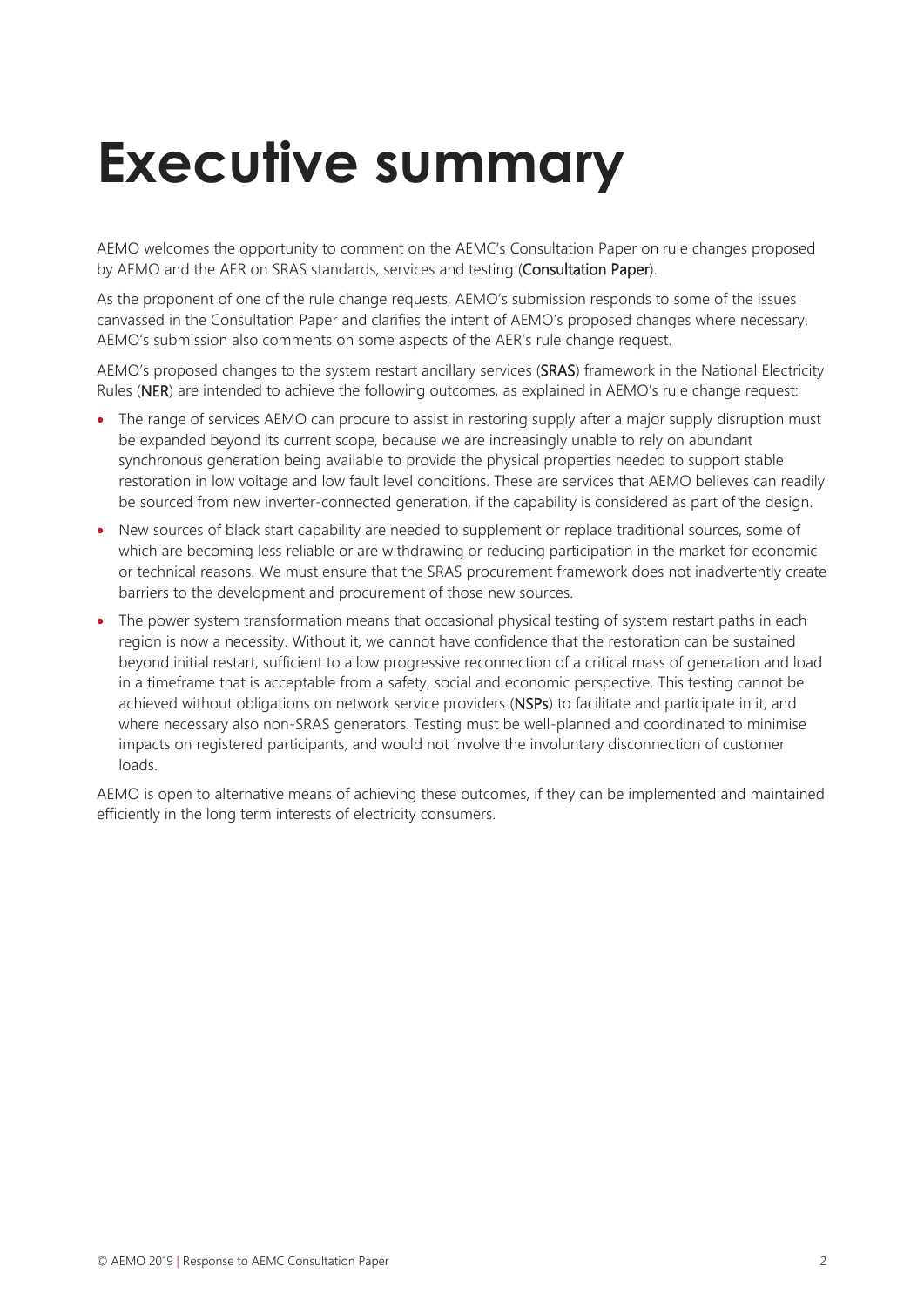## **Contents**

| <b>Executive summary</b> |                                                    | $\overline{2}$          |
|--------------------------|----------------------------------------------------|-------------------------|
| 1.                       | <b>Redefining SRAS</b>                             | $\overline{\mathbf{4}}$ |
| 1.1                      | Restoration support services                       | $\overline{4}$          |
| 1.2                      | <b>SRAS from NSPs</b>                              | $\overline{4}$          |
| 2.                       | <b>Capability for restoration support services</b> | 5                       |
| 3.                       | Replacing the SRAS procurement objective           | $\boldsymbol{6}$        |
| 4.                       | <b>System restart testing</b>                      | $\boldsymbol{6}$        |
| 5.                       | The AER's proposal                                 | $\boldsymbol{6}$        |
| 6.                       | <b>Role of LBSPs</b>                               | 8                       |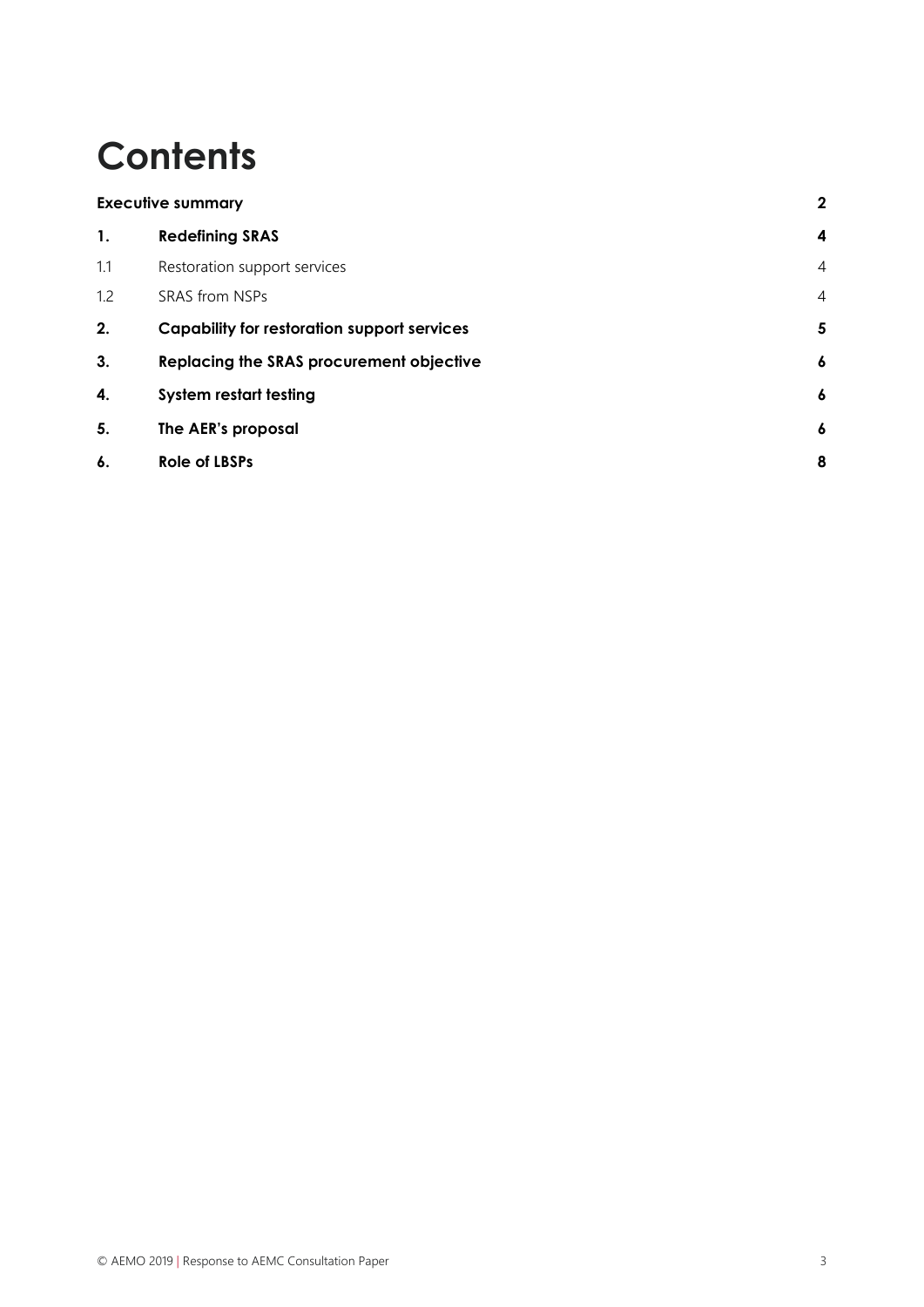## <span id="page-3-0"></span>**1. Redefining SRAS**

#### <span id="page-3-1"></span>1.1 Restoration support services

The objective of AEMO's proposal to expand SRAS to include restoration support services is to secure and enhance the ability to restore MW more reliably and with significantly more coverage. This will improve the prospects of successfully continuing restoration from initial restart to a critical mass, and re-energising remote parts of the network in timeframes that can be considered objectively acceptable.

The Consultation Paper seems to suggest that the inclusion of restoration support services in the SRAS framework was intended to increase competition for the supply of SRAS. In fact, the potential for increased competition discussed in AEMO's rule change request relates to black start services, [1](#page-3-3) but competition of itself was not the driver for AEMO's proposed changes.

AEMO proposes that the NER describe the outcome that restoration support services are to be capable of achieving or contributing to, with the detailed technical attributes of those services to be included in an AEMO consulted guideline or procedure (the SRAS Guideline or equivalent). The Consultation Paper raises questions about the level of flexibility that AEMO should have to define the detail of the services it procures. The paper indicates that frequency control ancillary services (FCAS) and network support and control ancillary services (NSCAS) provide precedents for the NER defining this type of service.

The exact requirements for restoration support will not remain static as the power system continues to transform. As such, it is both necessary and appropriate for AEMO as independent system operator to determine what technical capability is needed in the range of conditions across the NEM, and to review those requirements at regular intervals during periods of rapid change. AEMO submits that a comparison with FCAS or NSCAS does not reveal major differences in approach. Both allow :

- The need for FCAS is constant and must deliver a physical response, which can be defined in the NER, as is the concept that the response will be needed over different timeframes and for small and large deviations. However, the technical attributes of different FCAS are defined by AEMO in the market ancillary services specification.
- NSCAS is also only defined at a high level in the NER, by reference to the generic outcomes that a service must be capable of achieving. To meet those broad objectives, NSPs can define the capabilities they consider are required in any part of their networks. Where AEMO acquires NSCAS, detailed descriptions of each type of service are to be set out in a consulted 'NSCAS description' document.

#### <span id="page-3-2"></span>1.2 SRAS from NSPs

AEMO observed in the rule change request that international experience indicates high voltage direct-current (HVDC) links can successfully provide black start capability, as well as other combinations of equipment. The NER should allow for sources other than generation to provide this capability in future.

As noted in the Consultation Paper, AEMO has no current intention to acquire SRAS directly from regulated NSPs. However, AEMO recognises that they have an increasingly important role in maintaining and investing in the network capability necessary to make system restart and supply restoration work in practice.

• NSPs may need to make investments to increase the resilience of the system in restart and restoration conditions, such as replacing control and protection functions, installing new reactive plant, or making changes in the distribution system to avoid rooftop PV pick-up immediately following restoration. It is critical that the regulatory framework provides clear obligations to make those investments, in turn

 $\overline{a}$ 

<span id="page-3-3"></span><sup>&</sup>lt;sup>1</sup> As a result of removing or modifying the SRAS procurement objective and allowing for the possibility that black start capability may be provided from nongeneration sources in future.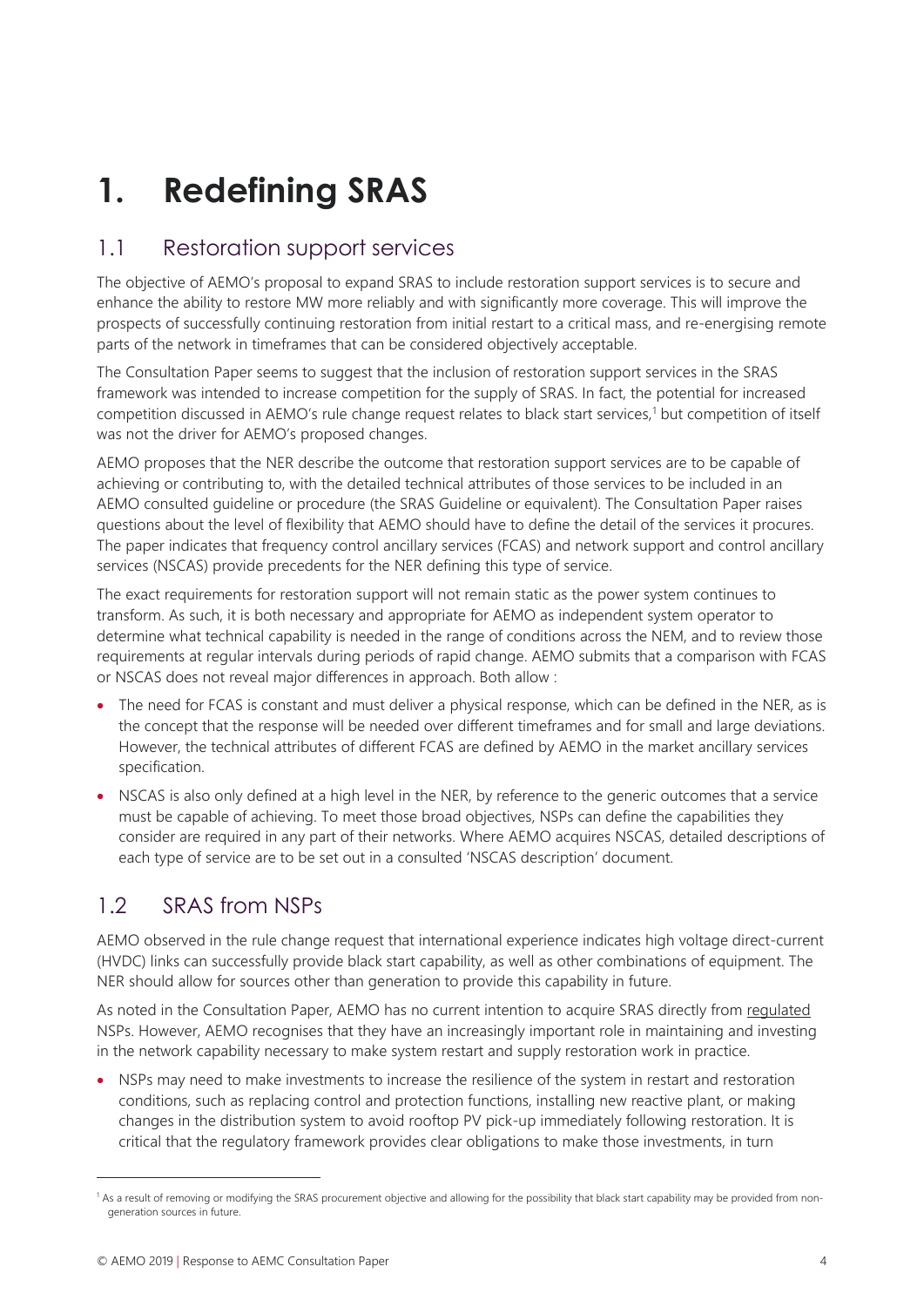allowing for the efficient costs to be recovered. AEMO's rule change request identified that the proposal did not seek to specifically address this issue specifically, but noted it as an area requiring further work.

• Some equipment installed within NSP networks, such as synchronous condensers, could be used as part of a black start service for energy storage systems and other inverter-connected generation. Those arrangements could be accommodated within the current framework, but currently require the SRAS provider and the NSP to reach agreement.

#### 1.3 Transitional considerations – system restart standard

AEMO had not considered that the system restart standard would necessarily require amendment as a result of the proposed rule change. However, there are aspects of the standard that are only capable of application to black start services, including some of the reliability criteria. It may be necessary for a transitional rule to provide for the interpretation of the system restart standard until it is next amended to recognise restoration support services.

### <span id="page-4-0"></span>**2. Capability for restoration support services**

AEMO's rule change request proposed the introduction of a new generator performance standard (GPS). This was intended to ensure that the design of new generating plant accommodates the capability to provide one or more restoration support services (but not necessarily black start capability). The purpose of this proposal was to ensure the new generation fleet is designed with the latent capability to support system restoration, but it would only be required to deliver that capability under an SRAS contract with AEMO.

The AEMC cautions that additional GPS requirements may increase the cost of connection to the extent of potentially creating barriers to new investment. AEMO acknowledges that the AEMC is seeking information about those costs, but makes the following observations:

- Several generators are already proposing to connect at weak locations in the network, with a low available fault level or short circuit ratio (SCR). These conditions are similar to what could be observed during system restoration, where minimal synchronous machines are online. If new generators do successfully connect to the grid at those low SCR locations, they will have had to demonstrate compliance with requirements for continuous uninterrupted operation, as well as voltage and frequency control capabilities in the conditions that are present at the connection point. This would allow the same generating system to offer one or more restoration support services with no or minimal control system changes.
- The South Australian generator licence conditions require all generating systems to be capable of operating in low system strength conditions (including down to a minimum SCR of 1.5).
- If new generation technologies are already incorporating these capabilities in their design, it is likely they could be tuned to provide restoration support services. However, retrofitting that capability will be significantly more expensive.
- The capability to provide a service need not be active at all times. It is envisaged that the necessary tuning would be performed only as required by an SRAS contract.

AEMO understands there are concerns about the potential for investment uncertainty if the technical capability required under the GPS is described in the SRAS Guideline, rather than in the NER themselves. However, should the relevant service requirements in the Guideline be amended after agreement of a generator's GPS, there is no intention that the GPS would be extended to any new or amended technical requirements in the revised Guideline. This can be made clear in the NER drafting.

AEMO is open to alternative approaches that would have the effect of delivering the necessary latent capability. It is noted that any technical requirements specified in the NER may need to distinguish between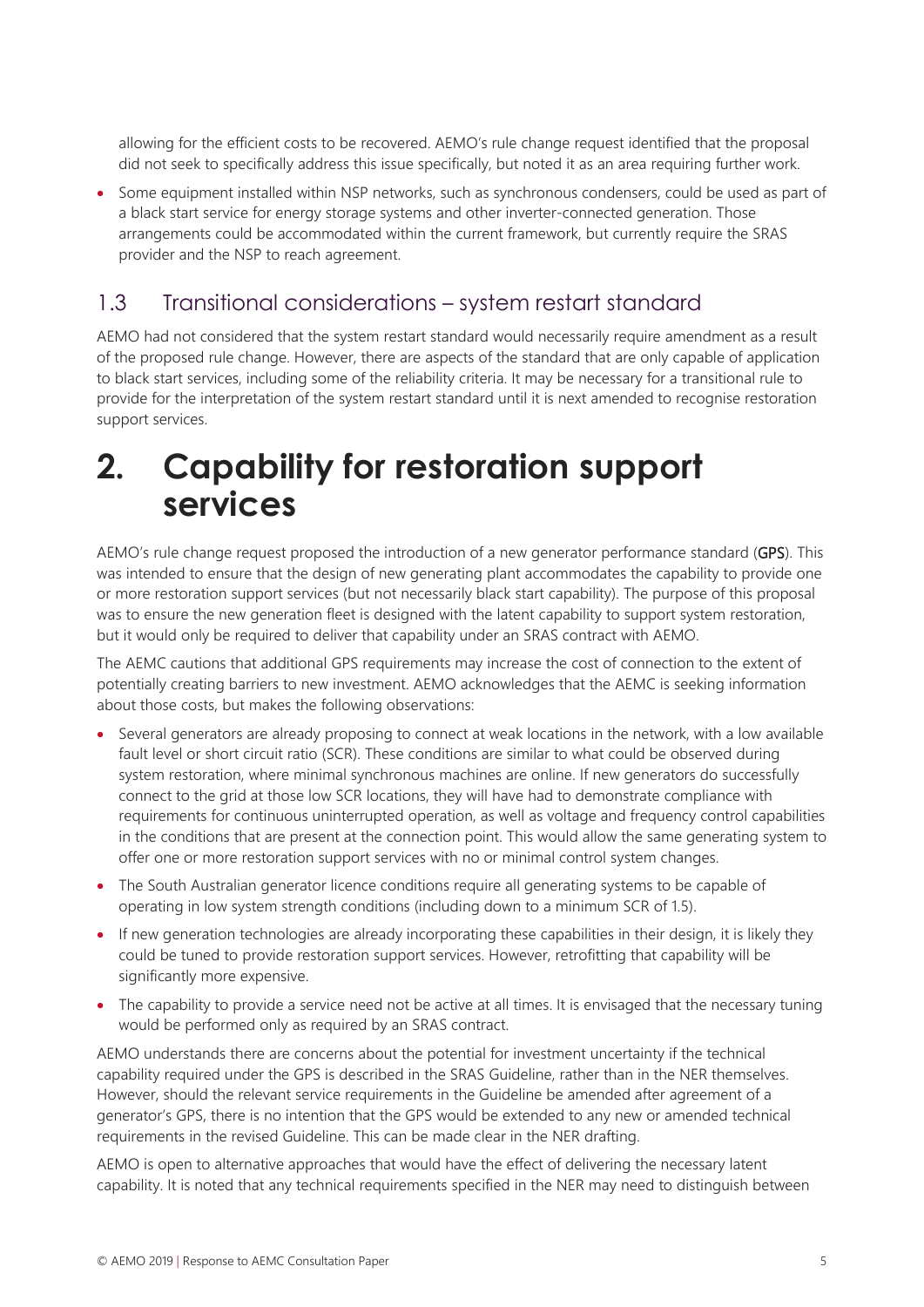synchronous and inverter-based generation, given their different characteristics. The capabilities required for restoration support are inherently provided by synchronous generators.

## <span id="page-5-0"></span>**3. Replacing the SRAS procurement objective**

The rationale for AEMO's proposal to remove SRAS procurement objective is not to increase competition as an objective in itself, but to facilitate the acquisition of a range of black start capable sources that will deliver greater confidence that the system restart standard will continue to be met beyond the short term, in a costeffective way.

The Consultation Paper discusses the roles and objectives of the Reliability Panel and AEMO respectively in determining the system restart standard and procuring SRAS to meet that standard. It notes that the Reliability Panel determines the standard after considering all relevant economic factors, including the benefits of SRAS and the cost of sourcing those services. AEMO observes that, under the current contract procurement regime, this can only be a theoretical exercise. It is not possible to account for SRAS pricing factors when those prices are not required to be cost-reflective. The volatility and variability of SRAS pricing has been starkly illustrated over the past four procurement cycles, particularly where SRAS sources are known or perceived to be scarce, or generators are seeking to meet different commercial objectives.

As a result of the 2015 NER amendments, AEMO already has flexibility to procure SRAS without requiring a competitive tender if it can justify doing so, and can actively seek SRAS offers from prospective providers. However, in a situation where AEMO has already contracted sufficient SRAS to meet the system restart standard in a region, the current procurement objective would prevent AEMO from acquiring additional amounts during the contract term. If AEMO were to negotiate for future capability to be provided once existing contracts expire, at the point of contracting it will often be difficult to establish whether the procurement objective is met. If AEMO cannot commit to a contract that will underwrite the cost of investing in black start capability then, in the absence of alternative funding, it is less likely to be developed. The Consultation Paper canvasses the possibility that this restriction may arise from AEMO's particular interpretation of the NER. Even if that were the case, it would be desirable for the NER to clearly establish that no such restriction exists.

The national electricity objective guides the exercise of all of AEMO's functions; it should not be regarded as a lower objective but a higher one. In many respects it is easier for AEMO to meet a single metric 'lowest cost' objective, but this will not necessarily deliver the best value to consumers by facilitating investment in sustainable system restart sources that can be expected to deliver lower costs in the long term.

## <span id="page-5-1"></span>**4. System restart testing**

With regard to the potential need for non-SRAS generators to participate in SRAS testing, the Consultation Paper indicates that participation could 'significantly impact' their operations. AEMO emphasises that its proposed rule will require any departures from expected dispatch and operation to be minimised, as currently required for tests under clause 5.7.6. Extended network testing will require substantial planning, in consultation with the relevant NSP, to minimise disruption, cost and threats to power system security.

These tests are necessary for verification purposes, where material changes in the power system mean that it is no longer prudent to rely on existing modelling studies. As such, it is unlikely that any region will see frequent testing.

## <span id="page-5-2"></span>**5. The AER's proposal**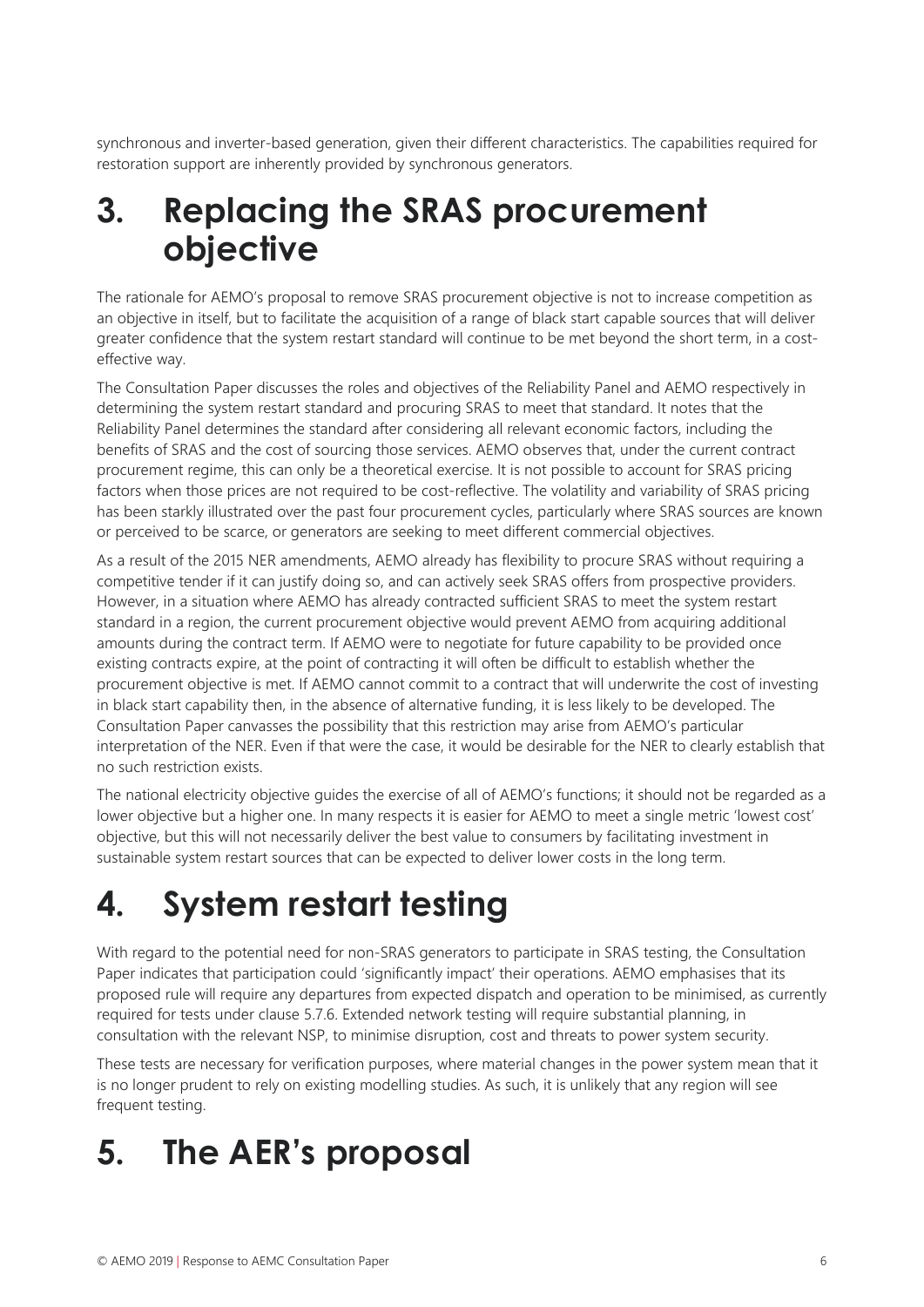The AER's proposed amendments arise from its investigation of the 2016 black system event in South Australia and associated findings. AEMO makes no comment on those findings [except as necessary to illustrate the points made in this submission.]

#### 5.1 Expanding AEMO's power system security responsibilities

AEMO considers it important that additions to the extensive list of AEMO's power system security responsibilities in clause 4.3.1 are carefully described in general, umbrella terms. This will minimise the potential for conflict between the general responsibility and the detailed rules that both expand upon and delineate the boundaries of that responsibility. It is also important that the general responsibility does not call out examples that could be taken to elevate the significance of one element over others.

AEMO agrees that the matters described in the AER's proposed clause 4.3.1(paa) are all things that fall within AEMO's power system security responsibilities. However, with the objective described above in mind, AEMO suggests that it is expressed more generally, allowing the relevant rules in chapters 3 and 4 to provide the detail. An example of alternative drafting might combine the intent of paragraph (paa) with the existing paragraph 4.3.1(p), as follows:

(p) to manage and co-ordinate activities reasonably required to prepare for and implement an effective procure adequate *system restart ancillary services* in accordance with clause 3.11.9 to enable *AEMO* to co-ordinate a response to a *major supply disruption*, including the acquisition of adequate *system restart ancillary services* and the preparation of a *system restart plan*;

#### 5.2 SRAS testing

AEMO considers that the AER's proposed new clause 3.11.7(d)(4a), for the SRAS Guideline to include a process for comparing the arrangements used in the testing of SRAS with those to be used in the deployment of SRAS, is too specific for inclusion in the NER.

As the AER's rule change request recognises, this requirement is already in the Guideline, together with many other details that are not explicitly provided for in the NER. The objective of SRAS testing (as well as wider network testing) is much broader than a comparison of test and actual conditions. The primary purpose of testing, and the accompanying information exchange, is to identify deficiencies and dependencies that may otherwise be unknown or variable, and may reduce the prospect of a successful system restart.

Clause 3.11.7(d)(3) already includes a requirement for the SRAS Guideline to include a process for testing. AEMO submits that the NER do not need to prescribe any further requirements in this regard. If the AEMC concludes that any further rule requirements are necessary, however, AEMO's preference is for them to specify a more general objective that SRAS testing requirements should be designed to achieve.

#### 5.3 Communication protocol

AEMO has no objection in principle to the inclusion of more formal requirements in the NER to identify and promote the exchange of information to prepare for and implement system restart. However, the information covered by the protocols proposed by the AER overlaps to a significant degree with the local black system procedures (LBSPs). AEMO notes the AEMC intends to clarify the role of LBSPs, and suggests this is considered in parallel with suitable NER amendments for the proposed protocols.

AEMO makes the following additional observations on the proposed drafting for 4.8.12(j) and new paragraphs (k) to (m):

- Paragraph (j) should explicitly state that the protocols are to cover the preparation and implementation of the system restart plan.
- The matters to be covered by the protocols extend further than what would generally be considered by the industry as 'communication'. AEMO therefore suggests that the word 'communication' is omitted from the description.